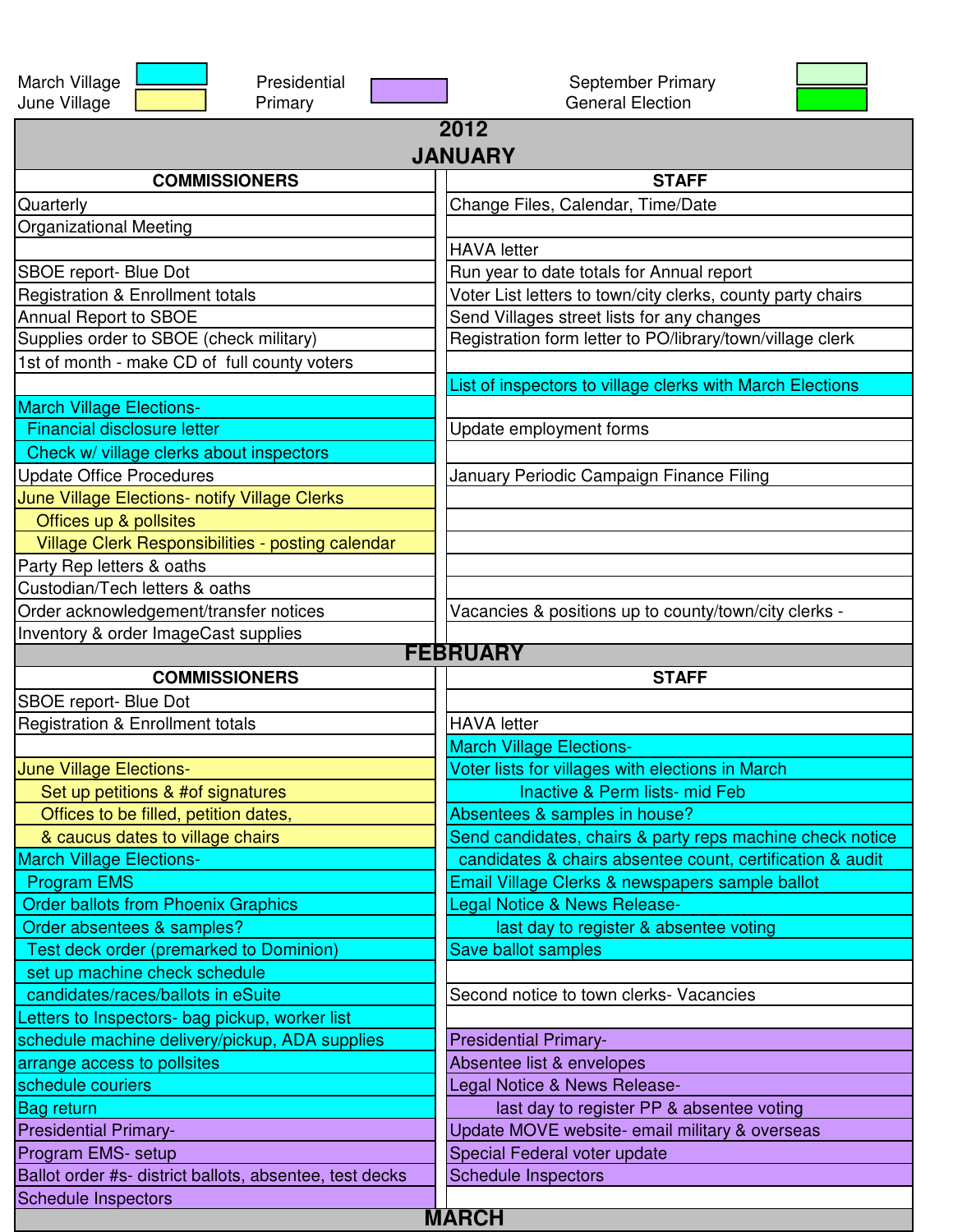| <b>COMMISSIONERS</b>                                    | <b>STAFF</b>                                                     |
|---------------------------------------------------------|------------------------------------------------------------------|
|                                                         | <b>HAVA</b> letter                                               |
| SBOE report- Blue Dot                                   |                                                                  |
| <b>Registration &amp; Enrollment totals</b>             | <b>March Village Elections-</b>                                  |
|                                                         | Print voter list, poll books                                     |
| Voter Outreach- contact schools/colleges                | notify maintenance we'll be in the bldg late election night      |
| send out election year letter, reg/voting/absentee info | Pack inspector bags                                              |
|                                                         | send notice for newly elected officials (elections we don't run) |
| June Village Election-                                  | Legal notice- Official Tab on file                               |
| petition & caucus packages                              | <b>Scan voter history</b>                                        |
| Update inspector lists                                  |                                                                  |
| Determine Inspectors Schools/ Schedule                  |                                                                  |
|                                                         | Polling place letter to Town Clerks -                            |
|                                                         |                                                                  |
| <b>March Village Elections-</b>                         |                                                                  |
| Certify election early day after                        |                                                                  |
| <b>Canvass in eSuite</b>                                | <b>Presidential Primary-</b>                                     |
| Send certificates to winners                            | Send candidates, chairs & party reps machine check notice        |
| Fax and mail certified results to village clerks asap   | candidates & chairs absentee count, recanvass & audit            |
| <b>Report for front file</b>                            | *Send SBOE copies of the letters & ballot pdfs                   |
| 3% Audit reports                                        | Send absentee ballots                                            |
| Copy cf cards, RTR, save on external HD                 | Setup nursing home voting assistance                             |
| Copy all eSuite, absentee & petition reports to folder  | Email/send sample ballot to schools, newspapers, clerks          |
| <b>Presidential Primary-</b>                            | save ballot samples                                              |
| Program EMS                                             |                                                                  |
| <b>Order ballots from Phoenix Graphics</b>              | Reinitialize EMS petition for new petition cycle                 |
| Order absentees & samples                               | SBOE registration totals- April1                                 |
| Test deck order (premarked to Dominion)                 |                                                                  |
| set up machine check schedule                           |                                                                  |
| candidates/races/ballots in eSuite                      |                                                                  |
| Letters to Inspectors- bag pickup, worker list          |                                                                  |
| Schedule trucks for machine delivery/pickup             |                                                                  |
| Schedule custodians truck inventory & ADA supplies      |                                                                  |
| arrange access to pollsites                             |                                                                  |
| schedule couriers                                       |                                                                  |
| Bag return schedule                                     | <b>APRIL</b>                                                     |
|                                                         |                                                                  |
| <b>COMMISSIONERS</b>                                    | <b>STAFF</b>                                                     |
| Quarterly                                               | <b>HAVA</b> letter                                               |
| SBOE report- Blue Dot                                   | <b>Update all March Village Elections</b>                        |
| <b>Registration &amp; Enrollment totals</b>             | Send political calendars to-                                     |
| Follow-up on Voter Outreach                             | supervisors, town/city clerks & party, county & town chairs      |
| September Primary-                                      | Update vacancies from town clerks                                |
| Figures needed for petitions                            | Send all county/town chairs offices up for election              |
| 5% for Dem, Rep, Con & Ind                              | Send lists of Perms to 10 school districts w/ military           |
| Independent - figures from last Governor's race         | Review NCOA list when file is received                           |
| Filing dates for all petitions                          |                                                                  |
| Notify county chairs for party calls                    |                                                                  |
| List of insp/alt/party reps to Comm Chairs- approval    | List of inspectors to village clerks with June Elections         |
| <b>NCOA</b> process                                     |                                                                  |
| June Village Elections-                                 | <b>Presidential Primary-</b>                                     |
| Financial disclosure letter                             | Print voter list, poll books                                     |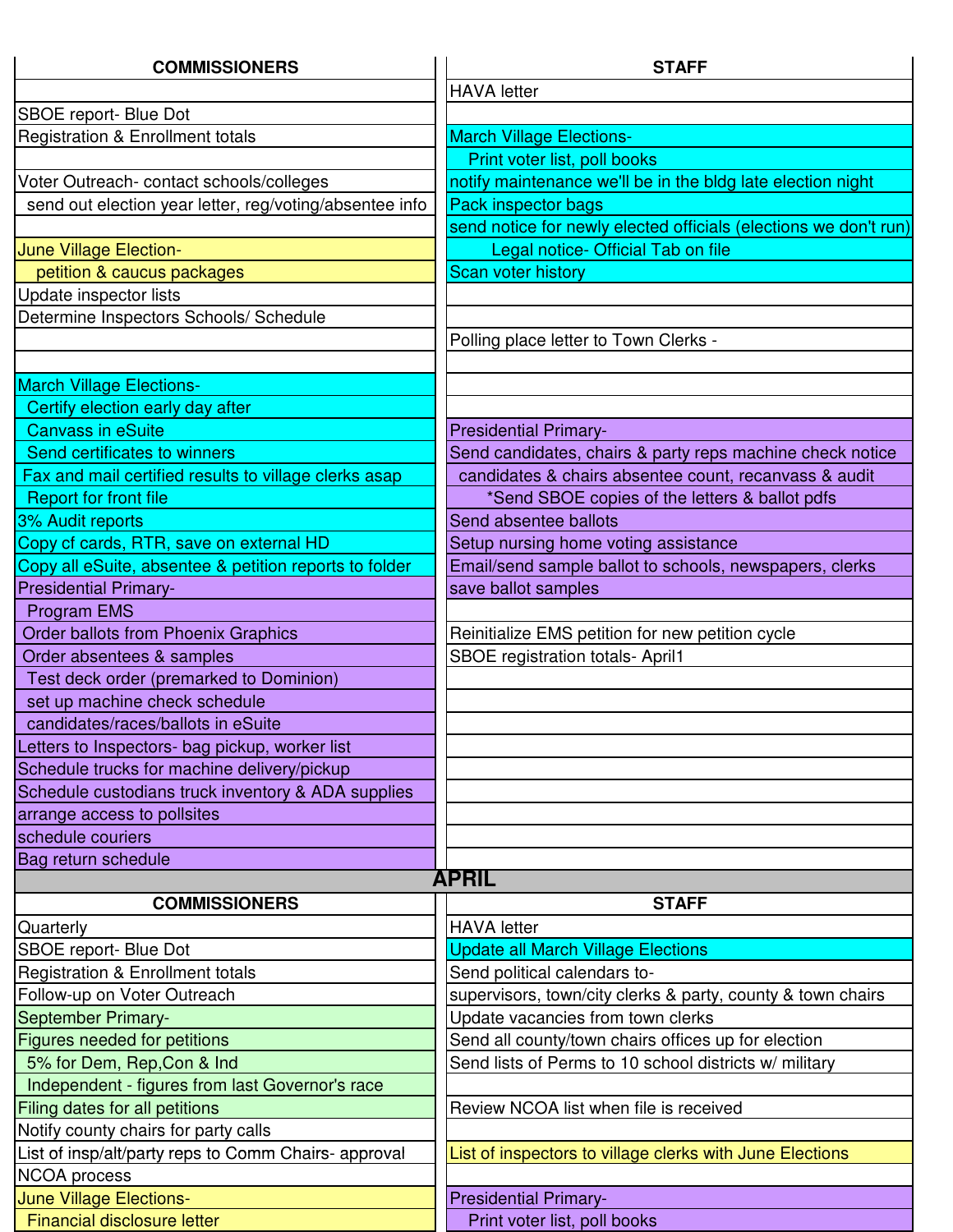| Check w/ village clerks about inspectors               | Notify maintenance we'll be in bldg late on election night       |
|--------------------------------------------------------|------------------------------------------------------------------|
|                                                        | Pack inspector bags                                              |
| <b>Presidential Primary-</b>                           | Legal Notice-Date, offices, candidates names & addresses         |
| <b>Canvass in eSuite</b>                               | City pollsite list (day before Election)                         |
| <b>Investigate Affidavits</b>                          | Legal Notice- Official Tab on file                               |
| 3% Audit reports                                       | Affidavits- voting credit, update, letter count/not counted      |
| Certify Results- send to SBOE                          | Scan voter history                                               |
| Report for front file                                  |                                                                  |
| Copy cf cards, RTR, save on external HD                |                                                                  |
| Copy all eSuite, absentee & petition reports to folder |                                                                  |
|                                                        | <b>MAY</b>                                                       |
| <b>COMMISSIONERS</b>                                   | <b>STAFF</b>                                                     |
|                                                        | <b>HAVA</b> letter                                               |
| SBOE report- Blue Dot                                  | <b>June Village Elections-</b>                                   |
| <b>Registration and Enrollment totals</b>              | Absentees & samples in house?                                    |
| June Village Elections-                                | Send candidates, chairs & party reps machine check notice        |
| <b>Program EMS</b>                                     | candidates & chairs absentee count, certification & audit        |
| <b>Order ballots from Phoenix Graphics</b>             | Email Village Clerks & newspapers sample ballot                  |
| Order absentees & samples?                             | Legal Notice & News Release-                                     |
| Test deck order (premarked to Dominion)                | last day to register & absentee voting                           |
| set up machine check schedule                          | Save ballot samples                                              |
| candidates/races/ballots in eSuite                     | <b>Finish NCOA</b>                                               |
| Letters to Inspectors- bag pickup, worker list         | Set dates for Inspector schools                                  |
| schedule machine delivery/pickup, ADA supplies         | Send schools of instruction letters to Inspectors                |
| arrange access to pollsites                            | News Release- 2 wks prior in classes                             |
| schedule couriers                                      |                                                                  |
| <b>Bag return</b>                                      |                                                                  |
|                                                        |                                                                  |
| <b>Town Elections- Justices &amp; vacancies</b>        | Periodic reminder to party chairs, active accounts               |
| Set up petitions & #of signatures                      |                                                                  |
| Offices to be filled, petition dates, caucus dates     |                                                                  |
| Mailcheck - get quote from NTS                         |                                                                  |
|                                                        |                                                                  |
|                                                        |                                                                  |
|                                                        |                                                                  |
|                                                        | <b>JUNE</b>                                                      |
| <b>COMMISSIONERS</b>                                   | <b>STAFF</b>                                                     |
|                                                        | <b>HAVA</b> letter                                               |
| SBOE report- Blue Dot                                  |                                                                  |
| <b>Registration &amp; Enrollment totals</b>            | June Village Elections-                                          |
| Polling place accessibility to SBOE by 7/1             | Print voter list, poll books                                     |
|                                                        | notify maintenance we'll be in the bldg late election night      |
| <b>June Village Elections-</b>                         | Pack inspector bags                                              |
| Certify election early day after                       | send notice for newly elected officials (elections we don't run) |
| <b>Canvass in eSuite</b>                               | Legal notice- Official Tab on file                               |
| Send certificates to winners                           | Scan voter history                                               |
| Fax and mail certified results to village clerks asap  |                                                                  |
| <b>Report for front file</b><br>3% Audit reports       | June Periodic Campaign Finance Filing                            |
| Copy cf cards, RTR, save on external HD                | Send absentee applications to Military Voters                    |
| Copy all eSuite, absentee & petition reports to folder | Lists of inspectors to town chairs & town clerks                 |
| Filing dates on Financial Disclosure letter            |                                                                  |
|                                                        |                                                                  |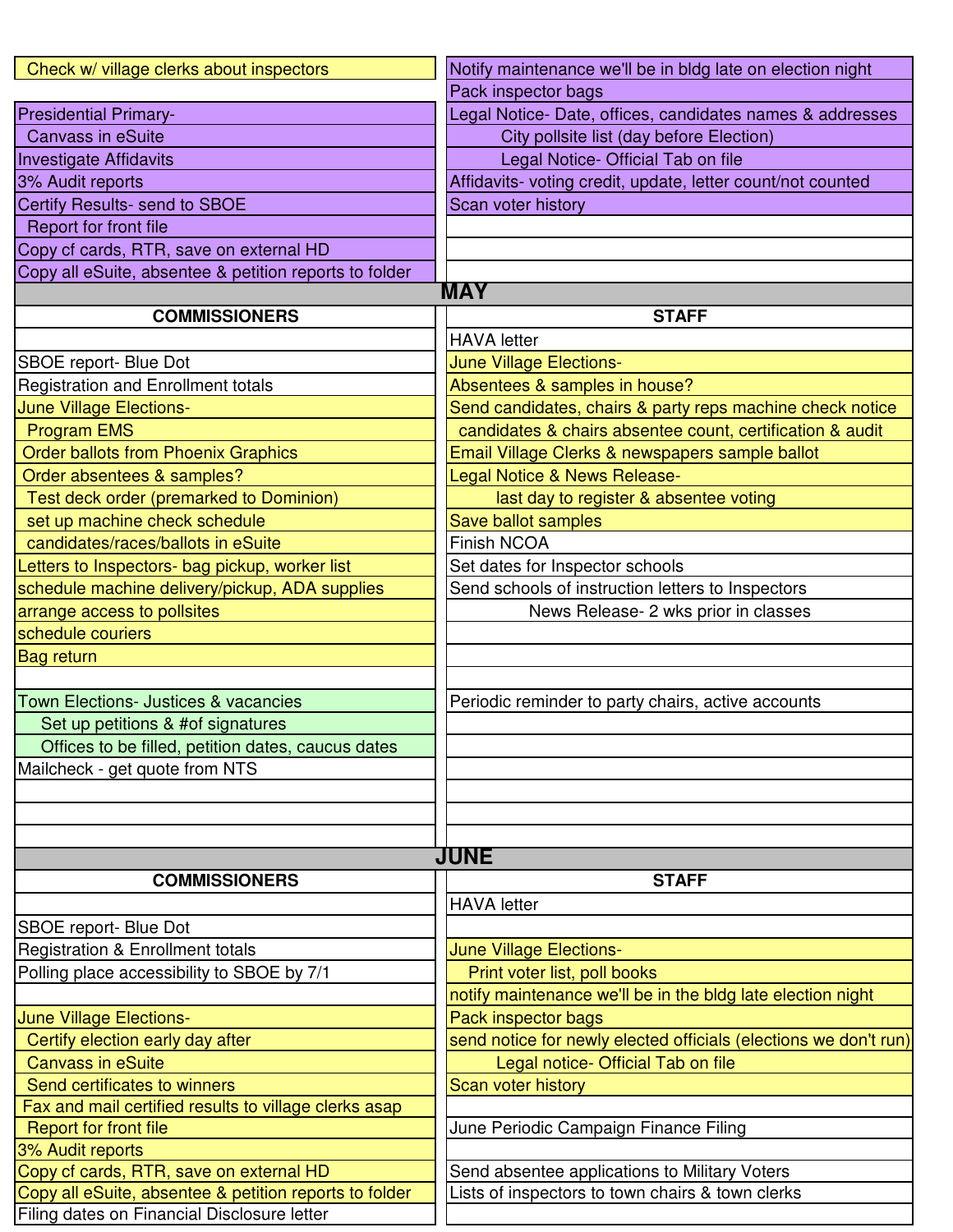| make CD of full county voters                                    | Reinitialize EMS petition for a new petition cycle         |
|------------------------------------------------------------------|------------------------------------------------------------|
|                                                                  |                                                            |
|                                                                  |                                                            |
|                                                                  | <b>JULY</b>                                                |
| <b>COMMISSIONERS</b>                                             | <b>STAFF</b>                                               |
| Quarterly                                                        | <b>HAVA</b> letter                                         |
| SBOE report- Blue Dot                                            | Mailcheck notice for Post Offices                          |
| <b>Registration &amp; Enrollment totals</b>                      |                                                            |
|                                                                  | <b>Update all June Village Elections</b>                   |
| Check Petitions- against petition book for errors                |                                                            |
| send letter to candidates for name on petition                   | September Primary-                                         |
| (if not consistent)                                              | Absentee list & envelopes                                  |
| Set up candidate draw- send notification                         | Legal Notice & News Release-                               |
| <b>Financial disclosure notice to Candidates</b>                 | last day to register PE & absentee voting                  |
| September Primary-                                               | <b>Schedule Inspectors</b>                                 |
| Program EMS- setup                                               |                                                            |
| Ballot order #s- district ballots, absentee, test decks          |                                                            |
| <b>Schedule Inspectors</b>                                       |                                                            |
|                                                                  |                                                            |
| NTS Mailcheck- File to NTS, check proofs, fax back               |                                                            |
|                                                                  |                                                            |
| Lease Agreements to all pollsites                                |                                                            |
|                                                                  |                                                            |
| Candidate information for State Committee,                       |                                                            |
| Judicial candidates, delegates & alts to SBOE                    |                                                            |
|                                                                  | <b>AUGUST</b>                                              |
| <b>COMMISSIONERS</b>                                             | <b>STAFF</b>                                               |
|                                                                  | <b>HAVA</b> letter                                         |
|                                                                  |                                                            |
| SBOE report- Blue Dot                                            |                                                            |
| Registration & Enrollment totals                                 | <b>September Primary-</b>                                  |
|                                                                  | Send candidates, chairs & party reps machine check notice  |
| September Primary-                                               | candidates & chairs absentee count, recanvass & audit      |
| <b>Program EMS</b>                                               | *Send SBOE copies of the letters & ballot pdfs             |
| <b>Order ballots from Phoenix Graphics</b>                       | Send absentee ballots                                      |
| Order absentees & samples                                        | Update MOVE website- email military & overseas             |
| Test deck order (premarked to Dominion)                          | Legal Notice- Dates, offices, candidates names & addresses |
| set up machine check schedule                                    | City pollsite list (day before Election)                   |
| candidates/races/ballots in eSuite                               | Setup nursing home voting assistance                       |
| Letters to Inspectors- bag pickup, worker list                   | Email/send sample ballot to schools, newspapers, clerks    |
| Schedule trucks for machine delivery/pickup                      | save ballot samples                                        |
| Schedule custodians truck inventory & ADA supplies               | Print voter list, poll books                               |
| arrange access to pollsites                                      | Notify maintenance we'll be in bldg late on election night |
| schedule couriers                                                | Pack inspector bags                                        |
| Bag return schedule                                              |                                                            |
|                                                                  |                                                            |
| Lease agreement- 2nd notice                                      |                                                            |
|                                                                  |                                                            |
|                                                                  |                                                            |
|                                                                  | <b>SEPTEMBER</b>                                           |
| <b>COMMISSIONERS</b>                                             | <b>STAFF</b>                                               |
|                                                                  | <b>HAVA</b> letter                                         |
| <b>SBOE</b> report- Blue Dot<br>Registration & Enrollment totals | September Primary-                                         |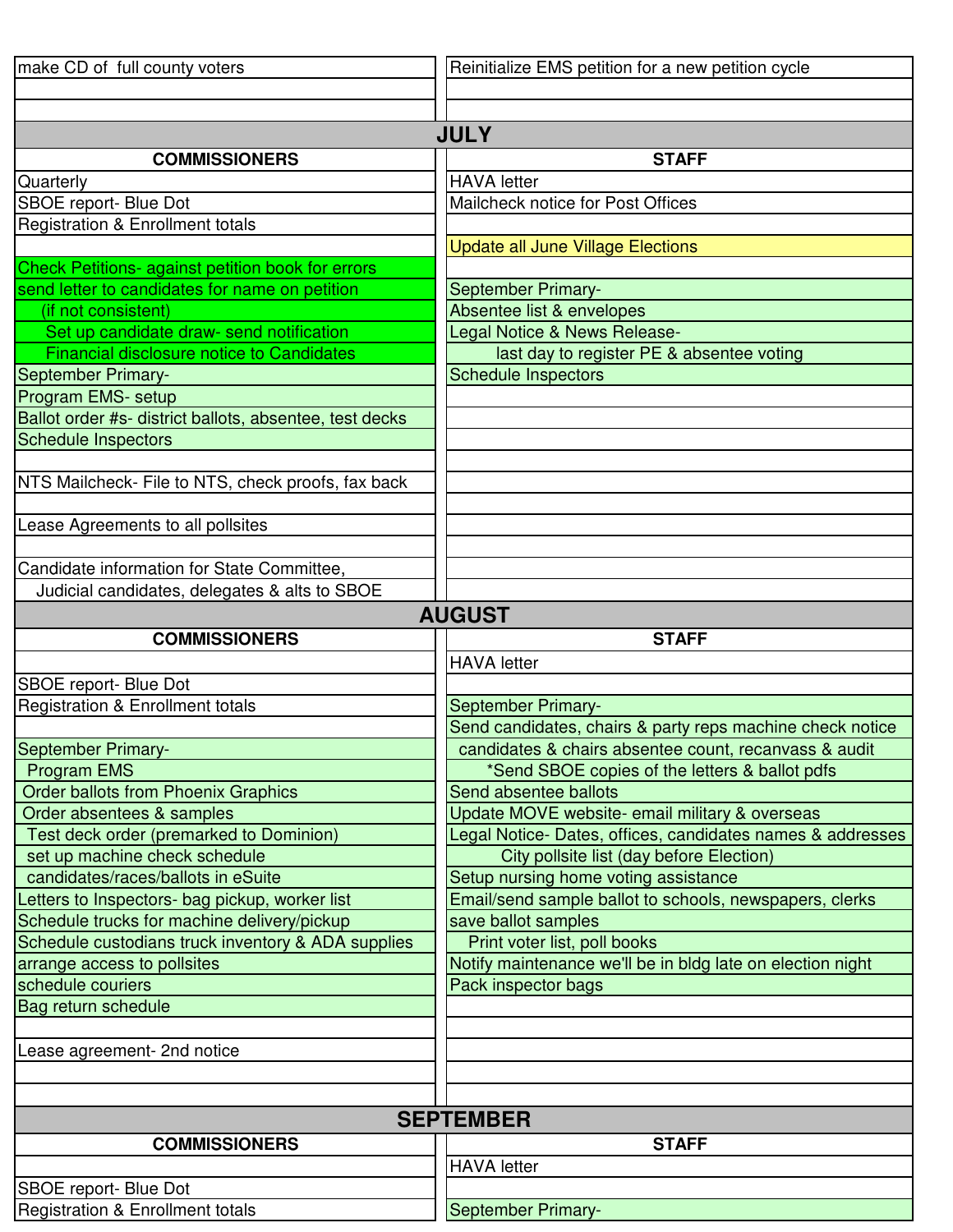|                                                         | Affidavits- voting credit, update, letter count/not counted |
|---------------------------------------------------------|-------------------------------------------------------------|
| September Primary-                                      | Scan voter history                                          |
| <b>Canvass in eSuite</b>                                | Legal Notice- Official Tab on file                          |
| <b>Investigate Affidavits</b>                           |                                                             |
| 3% Audit reports                                        | <b>General Election-</b>                                    |
| Certify Results- send to SBOE (county & state)          | Absentee list & envelopes                                   |
| Report for front file                                   | <b>Legal Notice &amp; News Release-</b>                     |
| Copy cf cards, RTR, save on external HD                 | last day to register GE & absentee voting                   |
| Copy all eSuite, absentee & petition reports to folder  | Update MOVE website- email military & overseas              |
| Notify candidates who won primary races                 | Extra hours for absentee voting & local registration        |
|                                                         | <b>Schedule Inspectors</b>                                  |
| <b>Update County Committees</b>                         |                                                             |
| Certificates for Judicial delegates and alts -          |                                                             |
| call county clerk to get date for judicial convention   |                                                             |
|                                                         |                                                             |
| <b>General Election-</b>                                |                                                             |
| Send candidates who need to slash- what party?          |                                                             |
| Financial disclosure notices to Candidates, Comm        |                                                             |
| Program EMS- setup                                      |                                                             |
| Ballot order #s- district ballots, absentee, test decks |                                                             |
| <b>Schedule Inspectors</b>                              |                                                             |
|                                                         |                                                             |
|                                                         |                                                             |
|                                                         |                                                             |
|                                                         | <b>OCTOBER</b>                                              |
| <b>COMMISSIONERS</b>                                    | <b>STAFF</b>                                                |
| Quarterly                                               | <b>HAVA</b> letter                                          |
| SBOE report- Blue Dot                                   |                                                             |
| <b>Registration &amp; Enrollment totals</b>             | <b>General Election-</b>                                    |
| <b>General Election-</b>                                | News release- extra hours for absentee voting               |
| <b>Program EMS</b>                                      | Legal Notice- Date, offices, candidates names & addresses   |
| <b>Order ballots from Phoenix Graphics</b>              | City pollsite list (day before Election)                    |
| Order absentees & samples                               | Send candidates, chairs & party reps machine check notice   |
| <b>Test deck order (premarked to Dominion)</b>          | candidates & chairs absentee count, recanvass & audit       |
| set up machine check schedule                           | *Send SBOE copies of the letters & ballot pdfs              |
| candidates/races/ballots in eSuite                      | Send absentee ballots                                       |
| Letters to Inspectors- bag pickup, worker list          | Setup nursing home voting assistance                        |
| Schedule trucks for machine delivery/pickup             | Email/send sample ballot to schools, newspapers, clerks     |
| Schedule custodians truck inventory & ADA supplies      | save ballot samples                                         |
| arrange access to pollsites                             | Print voter list, poll books                                |
| schedule couriers                                       | Notify maintenance we'll be in bldg late on election night  |
| Bag return schedule                                     |                                                             |
|                                                         | Pack inspector bags                                         |
|                                                         |                                                             |
| <b>March Village Elections- notify Village Clerks</b>   |                                                             |
| Offices up & pollsite                                   |                                                             |
| Village Clerk Responsibilities - posting calendar       |                                                             |
|                                                         |                                                             |
|                                                         |                                                             |
|                                                         |                                                             |
|                                                         | <b>NOVEMBER</b>                                             |
| <b>COMMISSIONERS</b>                                    | <b>STAFF</b>                                                |
| SBOE report- Blue Dot                                   | <b>HAVA</b> letter                                          |